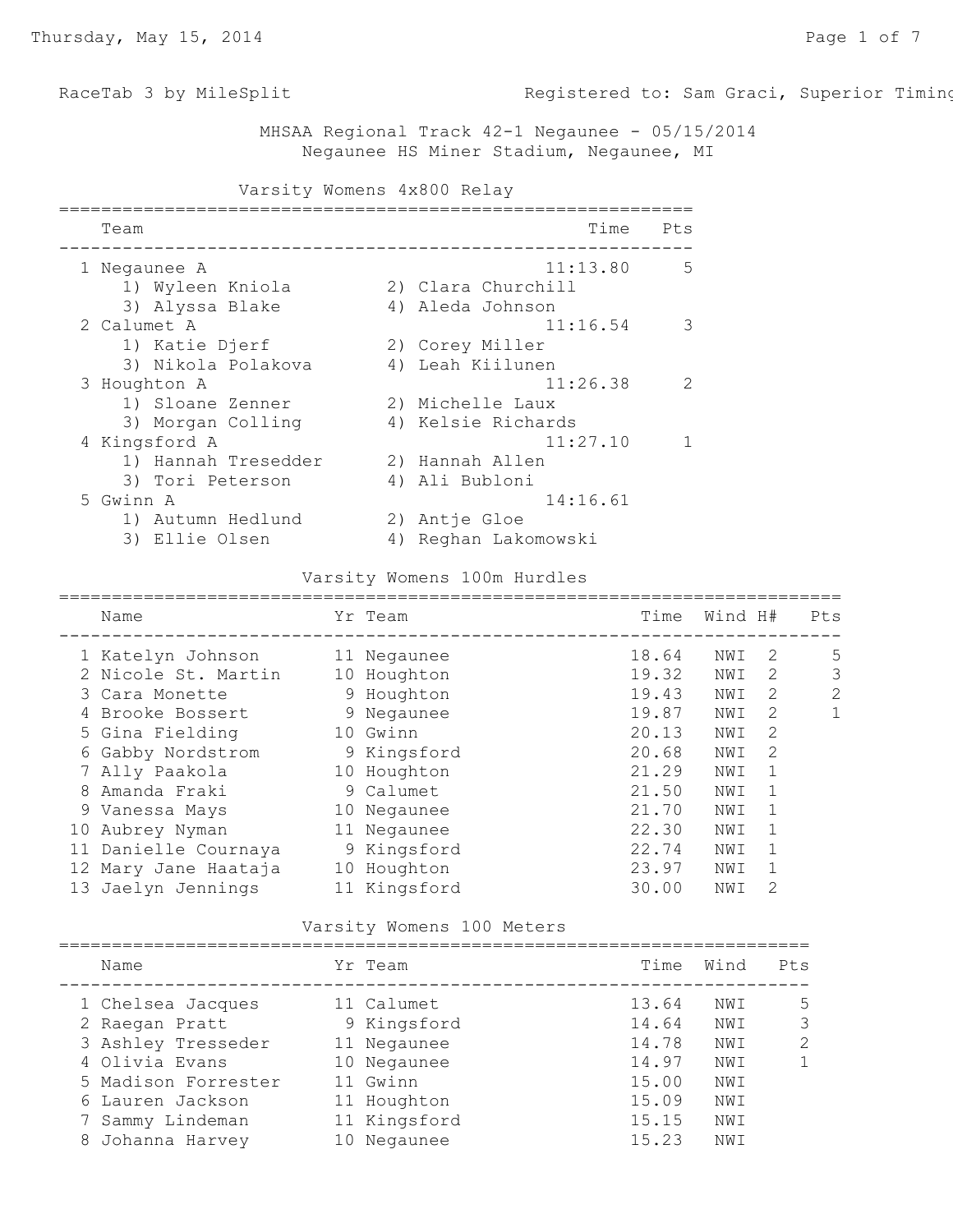| 9 Kristin Kaufmann    |    | 10 Negaunee  | 15.34 | NWI |
|-----------------------|----|--------------|-------|-----|
| 10 Morgan Farrell     |    | 10 Houghton  | 15.44 | NWI |
| 11 Carly Ronis        |    | 9 Houghton   | 15.75 | NWI |
| 12 Haille Anderson    | 10 | Houghton     | 16.37 | NWI |
| 13 Paige Remali       |    | 10 Calumet   | 16.90 | NWI |
| 14 Audrey Russell     |    | 11 Calumet   | 17.26 | NWI |
| 15 CeCe Webber        |    | 9 Gwinn      | 17.37 | NWI |
| 16 Emma Newman        |    | 10 Calumet   | 19.27 | NWI |
| SCR Morgan Farrell    |    | 10 Houghton  | NΤ    | NWI |
| SCR Emma Newman       |    | 10 Calumet   | NΤ    | NWI |
| SCR Audrey Russell    |    | 11 Calumet   | NΤ    | NWI |
| SCR Dakota Roberts    |    | 10 Gwinn     | ΝT    | NWI |
| SCR CeCe Webber       |    | 9 Gwinn      | NΤ    | NWI |
| SCR Paige Remali      |    | 10 Calumet   | NΤ    | NWI |
| SCR Dakota Roberts    |    | 10 Gwinn     | NΤ    | NWI |
| SCR Courtney Rietveld |    | 11 Kingsford | NΤ    | NWI |
| SCR Olivia Sexton     |    | 9 Kingsford  | NΤ    | NWI |
| DNS Mariah Moton      | 10 | Gwinn        | NΤ    | NWI |

Varsity Womens 4x200 Relay

| Team                  | Time                 | Pts           |
|-----------------------|----------------------|---------------|
| 1 Negaunee A          | 1:56.87              | 5             |
| 1) Emilee Lokken      | 2) Olivia Evans      |               |
| 3) Ashley Tresseder   | 4) Alyssa Blake      |               |
| 2 Calumet A           | 1:57.80              | 3             |
| 1) Lexie Rowe         | 2) Caitlin Klobuchar |               |
| 3) Annie Tervo        | 4) Chelsea Jacques   |               |
| 3 Kingsford A         | 1:58.62              | $\mathcal{P}$ |
| 1) Hannah Tresedder   | 2) Cassidy Henes     |               |
| 3) Amber Larson       | 4) Raegan Pratt      |               |
| 4 Houghton A          | 2:00.18              |               |
| 1) Lauren Jackson     | 2) Cara Monette      |               |
| 3) Kelsie Richards    | 4) Elisa Jurmu       |               |
| 5 Gwinn A             | 2:04.93              |               |
| 1) Elaine Schuhmacher | 2) Nicole Usher      |               |
| 3) Cassidy Anderson   | 4) Madison Forrester |               |

#### Varsity Womens 1600 Meters =================================================================

| Name                 | Yr Team      | Time    | Pts |
|----------------------|--------------|---------|-----|
| 1 Leah Kiilunen      | 10 Calumet   | 6:04.85 | 5   |
| 2 Wyleen Kniola      | 12 Negaunee  | 6:16.92 | 3   |
| 3 Carly Bulleit      | 11 Houghton  | 6:23.77 | 2   |
| 4 Katie Djerf        | 11 Calumet   | 6:33.75 | 1   |
| 5 Morgan Colling     | 9 Houghton   | 6:40.65 |     |
| SCR Autumn Hedlund   | 11 Gwinn     | NΤ      |     |
| SCR Gwendolyn Grabiq | 12 Calumet   | NΤ      |     |
| SCR Delaney Carter   | 10 Houghton  | NΤ      |     |
| SCR Maddie Lehman    | 9 Houghton   | NΤ      |     |
| SCR Jessica Berryman | 10 Calumet   | NΤ      |     |
| SCR Jenna Alsteen    | 11 Kingsford | NΤ      |     |
| SCR Tori Peterson    | 10 Kingsford | NΤ      |     |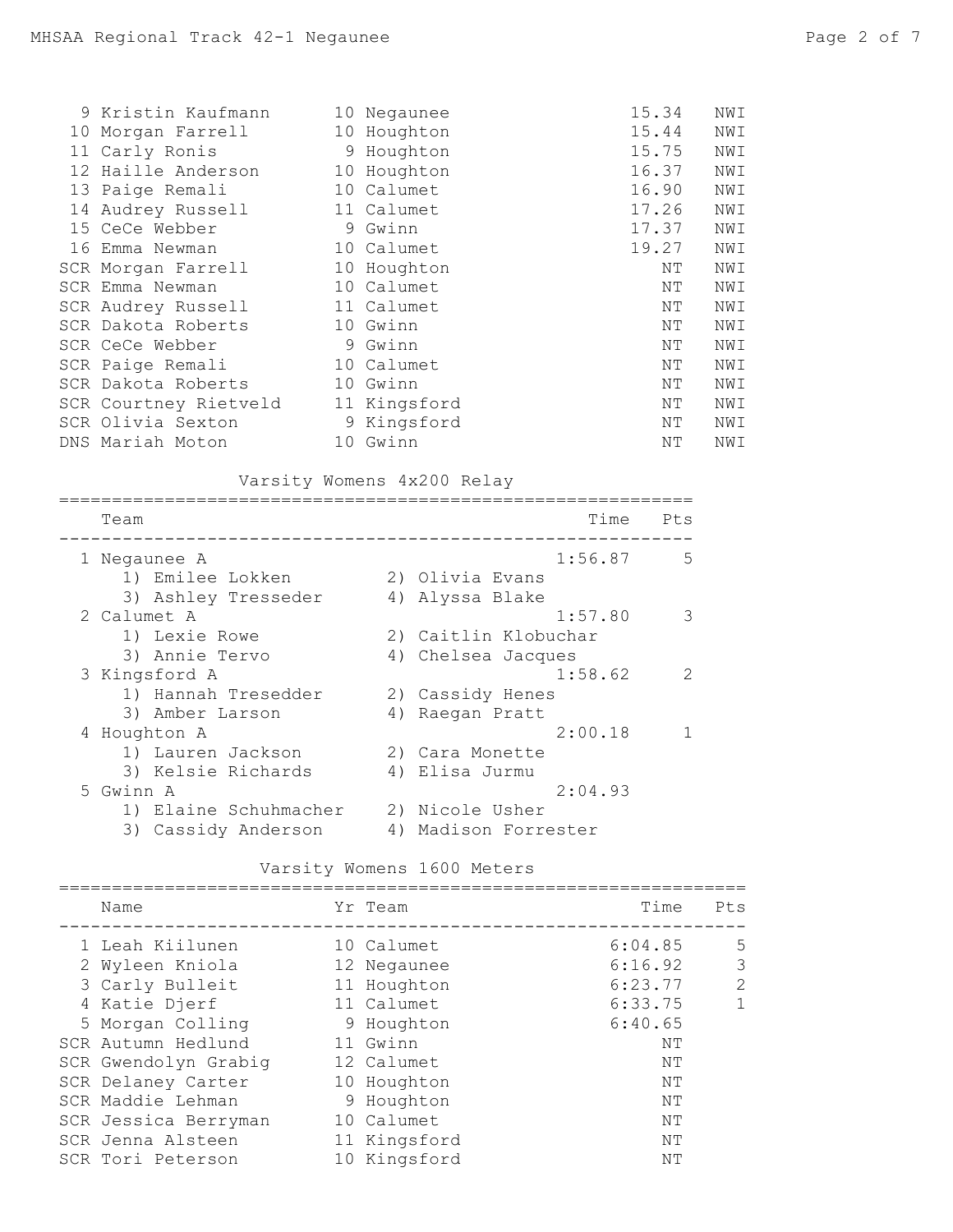| SCR Ali Bubloni       | 10 Kingsford | NΤ |
|-----------------------|--------------|----|
| SCR Freddy Gjerrild   | 10 Negaunee  | NΤ |
| SCR Ida Kaergaard     | 10 Negaunee  | NΤ |
| SCR Raina Oswald      | 9 Negaunee   | NΤ |
| SCR LeAnn Brinker     | 10 Gwinn     | NΤ |
| SCR Reghan Lakomowski | 10 Gwinn     | NΤ |

#### Varsity Womens 4x100 Relay

| Team                |    | Time<br>Pts            |
|---------------------|----|------------------------|
| 1 Calumet A         |    | 54.84<br>.5            |
| 1) Lexie Rowe       |    | 2) Caitlin Klobuchar   |
| 3) Annie Tervo      |    | 4) Chelsea Jacques     |
| 2 Kingsford A       |    | 3<br>56.72             |
| 1) Sammy Lindeman   |    | 2) Cassidy Henes       |
| 3) Amber Larson     |    | 4) Raegan Pratt        |
| 3 Negaunee A        |    | 58.08<br>$\mathcal{P}$ |
| 1) Kristin Kaufmann |    | 2) Olivia Evans        |
| 3) Johanna Harvey   |    | 4) Alyssa Blake        |
| 4 Gwinn A           |    | 58.31                  |
| 1) Mariah Moton     |    | 2) Elaine Schuhmacher  |
| 3) Cassidy Anderson |    | 4) Madison Forrester   |
| 5 Houghton A        |    | 58.48                  |
| 1) Lauren Jackson   |    | 2) Haille Anderson     |
| 3) Morgan Farrell   | 4) | Carly Ronis            |

# Varsity Womens 400 Meters

| Name                 | Yr Team      | Time    | Pts          |
|----------------------|--------------|---------|--------------|
| 1 Aleda Johnson      | 9 Negaunee   | 1:05.29 | .5           |
| 2 Emilee Lokken      | 11 Negaunee  | 1:07.38 | 3            |
| 3 Hannah Tresedder   | 12 Kingsford | 1:09.56 | 2            |
| 4 Michelle Laux      | 11 Houghton  | 1:11.87 | $\mathbf{1}$ |
| 5 Mathilde Myklebust | 10 Negaunee  | 1:14.94 |              |
| 6 Amanda Fraki       | 9 Calumet    | 1:17.83 |              |
| 7 Ka Evans           | 9 Gwinn      | 1:20.69 |              |
| 8 Esme Johnson       | 11 Calumet   | 1:21.03 |              |
| 9 Gretchen Helminen  | 12 Calumet   | 1:23.93 |              |
| 10 Skylar Gratoff    | 10 Calumet   | 1:25.06 |              |
| 11 Kerryn Winkler    | 10 Gwinn     | 1:45.13 |              |
| SCR Antje Gloe       | 11 Gwinn     | NΤ      |              |
| SCR Amber Larson     | 11 Kingsford | NΤ      |              |
| SCR Ellie Olsen      | 11 Gwinn     | ΝT      |              |
|                      |              |         |              |

# Varsity Womens 300m Hurdles

| Name                | Yr Team      | Time H#     |                | Pts            |
|---------------------|--------------|-------------|----------------|----------------|
| 1 Hannah Allen      | 11 Kingsford | 55.46 2     |                | -5             |
| 2 Cara Monette      | 9 Houghton   | $56.67$ 2   |                | 3              |
| 3 Jaelyn Jennings   | 11 Kingsford | 57.09       | $\overline{2}$ | $\mathcal{L}$  |
| 4 Nicole St. Martin | 10 Houghton  | $1:00.61$ 1 |                | $\overline{1}$ |
| 5 Brooke Bossert    | 9 Negaunee   | $1:00.79$ 2 |                |                |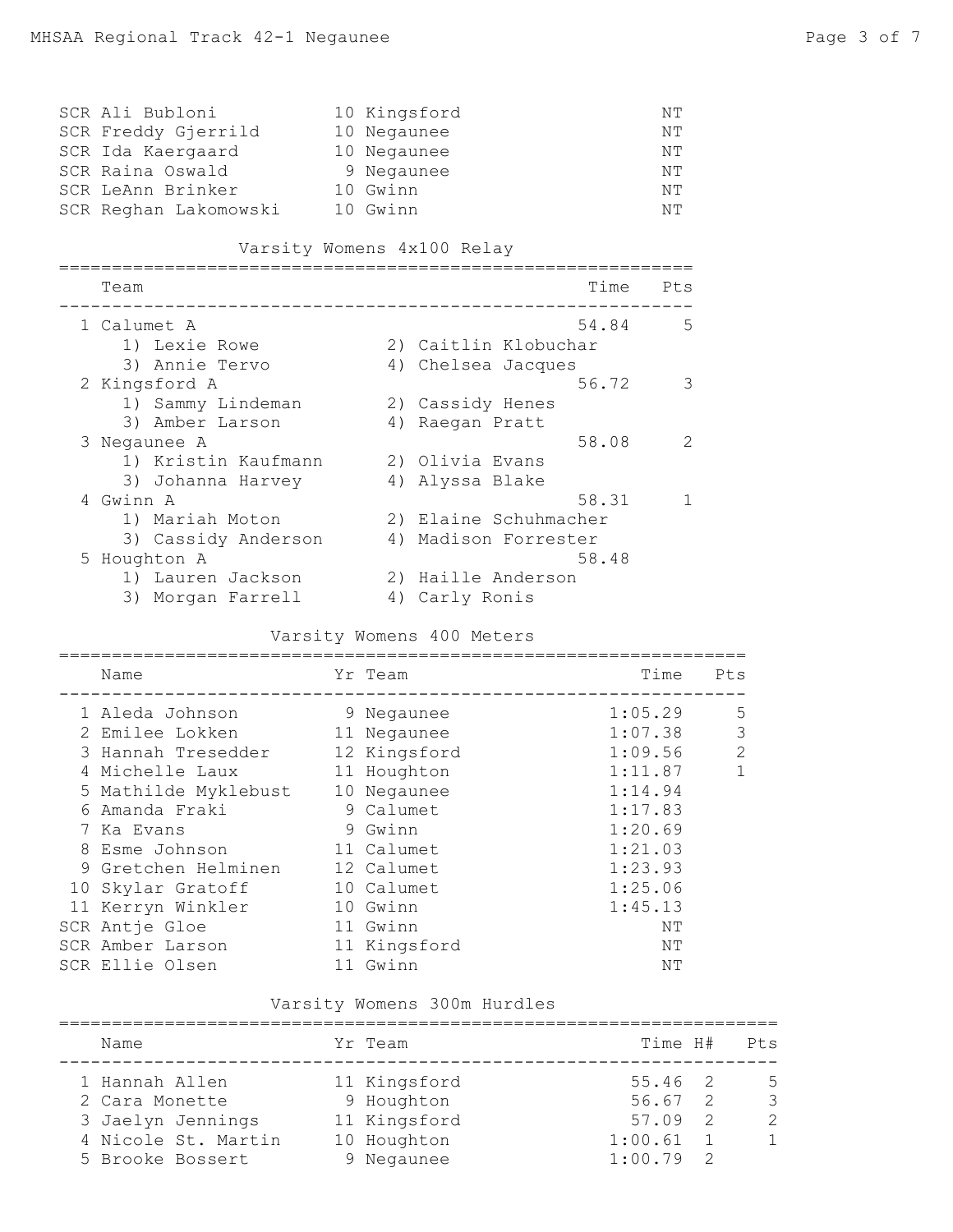| 6 Gabby Nordstrom     | 9 Kingsford | $1:05.68$ 2 |  |
|-----------------------|-------------|-------------|--|
| 7 Ally Paakola        | 10 Houghton | $1:08.54$ 1 |  |
| SCR Danielle Cournaya | 9 Kingsford | NT 1        |  |
| SCR Gina Fielding     | 10 Gwinn    | NT 1        |  |
| SCR Emilee Lokken     | 11 Negaunee | $NT \t2$    |  |

# Varsity Womens 800 Meters

|    | =============                     | ================== |             |                |                |
|----|-----------------------------------|--------------------|-------------|----------------|----------------|
|    | Name                              | Yr Team            |             |                | Time H# Pts    |
|    | 1 Clara Churchill 12 Negaunee     |                    | 2:30.81 2   |                | 5              |
|    | 2 Aleda Johnson 9 Negaunee        |                    | $2:32.56$ 2 |                | 3              |
|    | 3 Corey Miller 10 Calumet         |                    | $2:47.75$ 2 |                | $\overline{2}$ |
| 4  | Sloane Zenner 9 Houghton          |                    | $2:52.68$ 1 |                | $\mathbf 1$    |
|    | 5 Tori Peterson 10 Kingsford      |                    | 2:54.67     | 2              |                |
|    | 6 Raina Oswald 5 9 Negaunee       |                    | 2:57.27     | 2              |                |
|    | 7 Kelsie Luokkala 10 Negaunee     |                    | 2:57.74     | $\overline{2}$ |                |
| 8  | Morgan Colling 5 9 Houghton       |                    | 2:57.97     | $\mathbf{2}$   |                |
|    | 9 Hailey Wickstrom 9 Calumet      |                    | 2:58.41     | 2              |                |
| 10 | Maddie Lehman 9 Houghton          |                    | 3:03.95     | $\mathbf{1}$   |                |
| 11 | Nikola Polakova 10 Calumet        |                    | 3:04.84     | $\overline{2}$ |                |
|    | 12 Chloe Anttila 10 Calumet       |                    | 3:04.95     | $\mathbf{1}$   |                |
|    | 13 Ali Bubloni 10 Kingsford       |                    | 3:07.05     | $\mathbf{1}$   |                |
| 14 | LeAnn Brinker                     | 10 Gwinn           | 4:13.31     | $\mathbf 1$    |                |
|    | SCR Michelle Laux 11 Houghton     |                    | NΤ          | $\mathbf 1$    |                |
|    | SCR Jenna Alsteen 11 Kingsford    |                    | ΝT          | 1              |                |
|    | SCR Rileigh Erickson 9 Gwinn      |                    | NΤ          | $\mathbf{1}$   |                |
|    | SCR Mandalyn Humphrey 9 Gwinn     |                    | ΝT          | $\mathbf{1}$   |                |
|    | SCR Reghan Lakomowski 10 Gwinn    |                    | NΤ          | $\mathbf{1}$   |                |
|    | SCR Hannah Tresedder 12 Kingsford |                    | NΤ          | 2              |                |

# Varsity Womens 200 Meters

|    | =============                  |              |       |         |   |              |
|----|--------------------------------|--------------|-------|---------|---|--------------|
|    | Name                           | Yr Team      | Time  | Wind H# |   | Pts          |
|    | 1 Chelsea Jacques 11 Calumet   |              | 27.76 | NWI     | 4 | 5            |
| 2  | Raegan Pratt 9 Kingsford       |              | 29.10 | NWI     | 4 | 3            |
|    | 3 Ashley Tresseder 11 Negaunee |              | 29.21 | NWI     | 4 | $\mathbf{2}$ |
| 4  | Amber Larson 11 Kingsford      |              | 29.47 | NWI     | 4 | 1            |
| 5. | Olivia Evans                   | 10 Negaunee  | 29.91 | NWI     | 4 |              |
| 6  | Madison Forrester 11 Gwinn     |              | 31.09 | NWI     | 4 |              |
|    | 7 Carly Ronis 9 Houghton       |              | 31.91 | NWI     | 3 |              |
| 8  | Lauren Jackson 11 Houghton     |              | 32.33 | NWI     | 3 |              |
|    | 9 Morgan Farrell               | 10 Houghton  | 32.42 | NWI     | 3 |              |
| 10 | Emilie Thorvaldsen             | 10 Negaunee  | 32.87 | NWI     | 1 |              |
|    | 11 Chloe Haataja 5 9 Houghton  |              | 35.96 | NWI     | 2 |              |
|    | 12 Heidi Harmala               | 10 Calumet   | 37.25 | NWI     | 2 |              |
|    | 13 Ellie Luokkanen             | 10 Calumet   | 39.24 | NWI     | 1 |              |
| 14 | Rachel Jenich                  | 10 Calumet   | 41.44 | NWI     | 1 |              |
|    | SCR Kara Vodry 9 Gwinn         |              | NΤ    | NWI     | 1 |              |
|    | SCR Olivia Sexton 9 Kingsford  |              | NΤ    | NWI     | 2 |              |
|    | SCR CeCe Webber<br>9 Gwinn     |              | NΤ    | NWI     | 2 |              |
|    | SCR Cassidy Henes              | 12 Kingsford | NΤ    | NWI     | 3 |              |
|    | SCR Kristin Kaufmann           | 10 Negaunee  | NΤ    | NWI     | 3 |              |
|    | SCR Nicole Usher               | 10 Gwinn     | ΝT    | NWI     | 3 |              |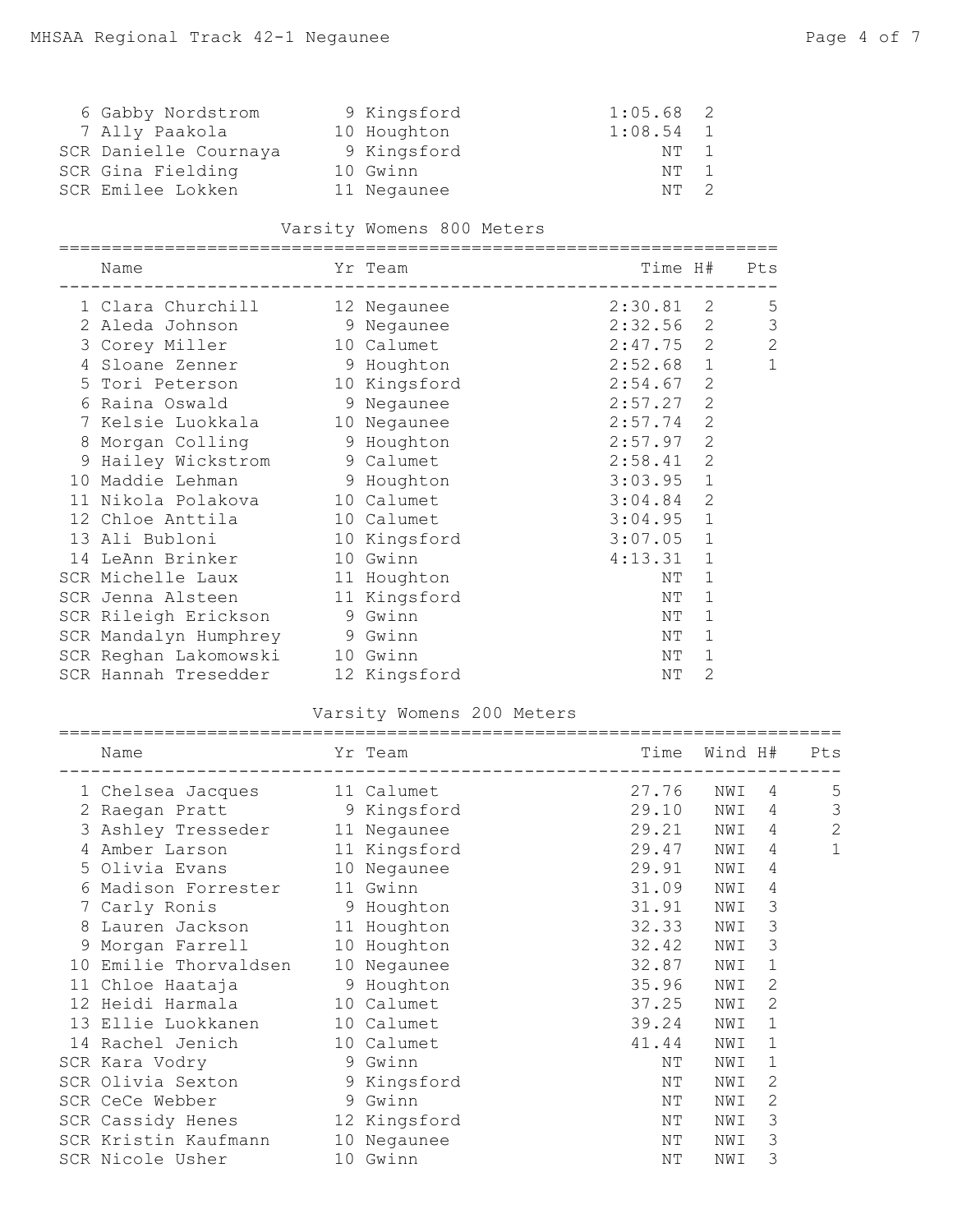| Name              | Yr Team      | Time     | Pts          |
|-------------------|--------------|----------|--------------|
| 1 Leah Kiilunen   | 10 Calumet   | 13:16.13 | .5           |
| 2 Wyleen Kniola   | 12 Negaunee  | 13:46.81 | 3            |
| 3 Freddy Gjerrild | 10 Negaunee  | 14:03.19 | 2            |
| 4 Carly Bulleit   | 11 Houghton  | 14:08.74 | $\mathbf{1}$ |
| 5 Autumn Hedlund  | 11 Gwinn     | 17:53.25 |              |
| 6 Taylor Ruotsala | 12 Houghton  | 18:37.35 |              |
| SCR Katie Djerf   | 11 Calumet   | NΤ       |              |
| SCR Abby Merrill  | 12 Kingsford | NΤ       |              |
| SCR Tori Peterson | 10 Kingsford | NΤ       |              |
| SCR Ida Kaergaard | 10 Negaunee  | NΤ       |              |
| SCR Raina Oswald  | Negaunee     | NΤ       |              |
|                   |              |          |              |

Varsity Womens 3200 Meters

Varsity Womens 4x400 Relay

| Team                |    | Time<br>Pts         |    |
|---------------------|----|---------------------|----|
| 1 Negaunee A        |    | 4:26.71             | .5 |
| 1) Emilee Lokken    |    | 2) Clara Churchill  |    |
| 3) Ashley Tresseder |    | 4) Aleda Johnson    |    |
| 2 Kingsford A       |    | 4:39.94             | 3  |
| 1) Hannah Tresedder |    | 2) Hannah Allen     |    |
| 3) Amber Larson     |    | 4) Jaelyn Jennings  |    |
| 3 Houghton A        |    | 4:49.08             | 2  |
| 1) Michelle Laux    |    | 2) Sloane Zenner    |    |
| 3) Kelsie Richards  |    | 4) Elisa Jurmu      |    |
| 4 Gwinn A           |    | 5:04.82             |    |
| 1) Ka Evans         |    | 2) Nicole Usher     |    |
| 3) Ellie Olsen      |    | 4) Cassidy Anderson |    |
| 5 Calumet A         |    | 5:12.36             |    |
| 1) Lexie Rowe       |    | 2) Annie Tervo      |    |
| 3) Corey Miller     | 4) | Hailey Wickstrom    |    |

# Varsity Womens High Jump

| Name                  | Yr Team      | Mark        | Pts |
|-----------------------|--------------|-------------|-----|
| 1 Carissa Pavolich    | 11 Calumet   | $4 - 08.00$ | 5   |
| 2 Hailey Wickstrom    | 9 Calumet    | $4 - 08.00$ | 3   |
| 3 Elisa Jurmu         | 12 Houghton  | $4 - 08.00$ | 2   |
| 4 Sloane Zenner       | 9 Houghton   | $4 - 03.00$ | 1   |
| SCR Wyleen Kniola     | 12 Negaunee  | ΝH          |     |
| SCR Kelsie Richards   | 12 Houghton  | ΝH          |     |
| SCR Cara Monette      | 9 Houghton   | ΝH          |     |
| SCR Lauren Champion   | 10 Kingsford | ΝH          |     |
| SCR Danielle Cournaya | 9 Kingsford  | ΝH          |     |
| SCR Dani Anderson     | 12 Negaunee  | ΝH          |     |
| SCR Brooke Bossert    | 9 Negaunee   | ΝH          |     |
| SCR Chloe Krause      | 9 Negaunee   | ΝH          |     |
| SCR Cassidy Anderson  | 10 Gwinn     | ΝH          |     |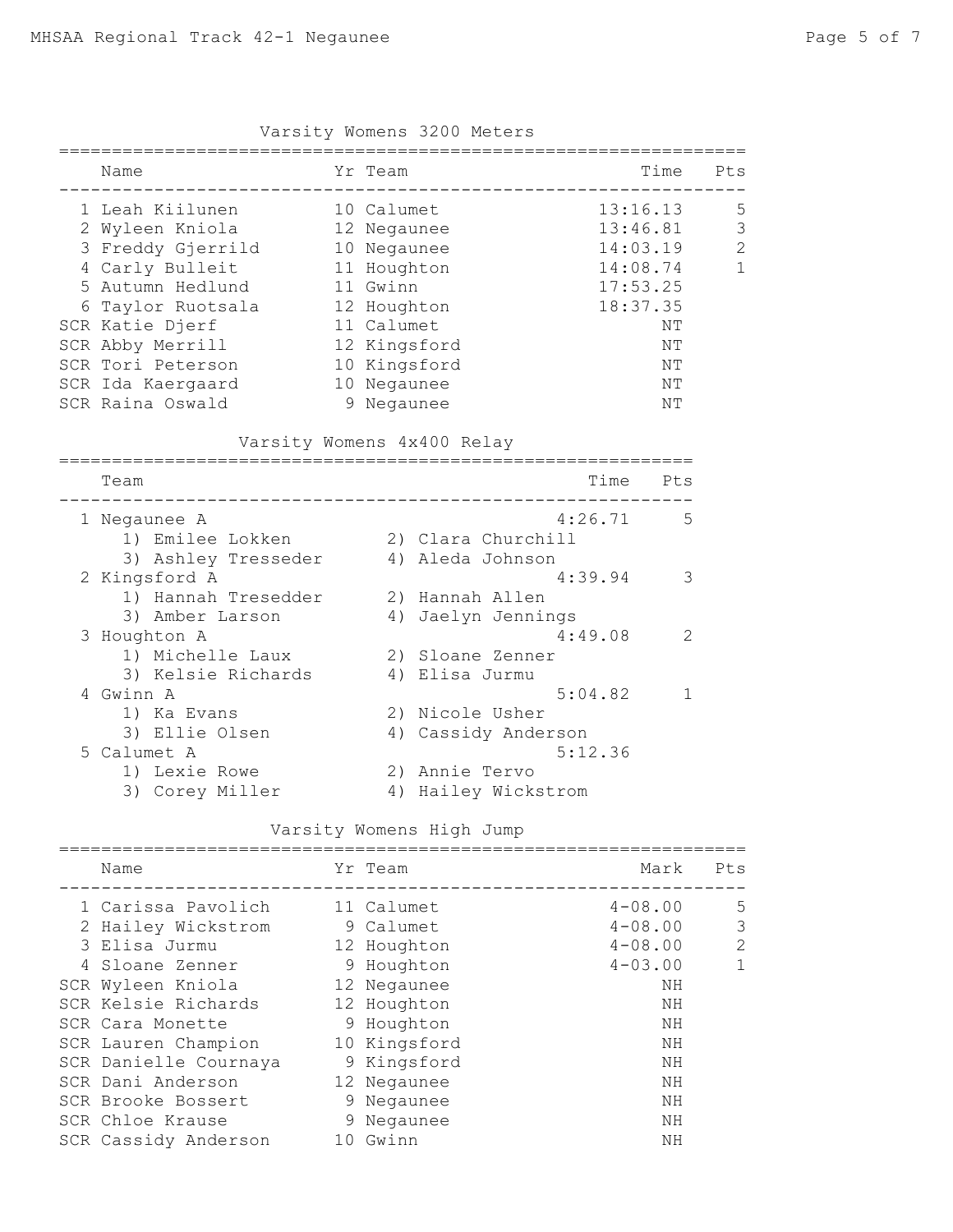| Varsity Womens Shot Put |  |  |
|-------------------------|--|--|

| Name                   |                                                                                                                                                                                                                                           | Mark                                                                                                                                                                                                                                                                                                                | Pts              |
|------------------------|-------------------------------------------------------------------------------------------------------------------------------------------------------------------------------------------------------------------------------------------|---------------------------------------------------------------------------------------------------------------------------------------------------------------------------------------------------------------------------------------------------------------------------------------------------------------------|------------------|
|                        |                                                                                                                                                                                                                                           | 32-08.00                                                                                                                                                                                                                                                                                                            | 5                |
|                        |                                                                                                                                                                                                                                           | 28-01.00                                                                                                                                                                                                                                                                                                            | 3                |
|                        |                                                                                                                                                                                                                                           | $27 - 05.50$                                                                                                                                                                                                                                                                                                        | $\mathbf{2}$     |
|                        |                                                                                                                                                                                                                                           | $27 - 02.00$                                                                                                                                                                                                                                                                                                        | $\mathbf{1}$     |
|                        |                                                                                                                                                                                                                                           | <b>ND</b>                                                                                                                                                                                                                                                                                                           |                  |
| SCR Arayia Holombo     |                                                                                                                                                                                                                                           | ND                                                                                                                                                                                                                                                                                                                  |                  |
|                        |                                                                                                                                                                                                                                           | ND                                                                                                                                                                                                                                                                                                                  |                  |
|                        |                                                                                                                                                                                                                                           | ND                                                                                                                                                                                                                                                                                                                  |                  |
| SCR Janie Torola       |                                                                                                                                                                                                                                           | ND                                                                                                                                                                                                                                                                                                                  |                  |
|                        |                                                                                                                                                                                                                                           | ND                                                                                                                                                                                                                                                                                                                  |                  |
|                        |                                                                                                                                                                                                                                           | <b>ND</b>                                                                                                                                                                                                                                                                                                           |                  |
|                        |                                                                                                                                                                                                                                           | <b>ND</b>                                                                                                                                                                                                                                                                                                           |                  |
|                        |                                                                                                                                                                                                                                           | <b>ND</b>                                                                                                                                                                                                                                                                                                           |                  |
|                        |                                                                                                                                                                                                                                           | ND                                                                                                                                                                                                                                                                                                                  |                  |
|                        |                                                                                                                                                                                                                                           | <b>ND</b>                                                                                                                                                                                                                                                                                                           |                  |
| SCR Alexis Radtke      |                                                                                                                                                                                                                                           | <b>ND</b>                                                                                                                                                                                                                                                                                                           |                  |
| SCR Elaine Schuhmacher |                                                                                                                                                                                                                                           | <b>ND</b>                                                                                                                                                                                                                                                                                                           |                  |
| SCR Paula Vincent      |                                                                                                                                                                                                                                           | <b>ND</b>                                                                                                                                                                                                                                                                                                           |                  |
|                        | 1 Annika Wheeler<br>2 Jennie Carlson<br>3 Aubri Romback<br>Elina Helminen<br>SCR Gretchen Helminen<br>SCR Courtney Rietveld<br>SCR Jenny Losinecki<br>SCR Noelle Smith<br>SCR Lauren Champion<br>SCR Dani Anderson<br>SCR Hailee Richards | Yr Team<br>12 Houghton<br>10 Negaunee<br>12 Negaunee<br>10 Calumet<br>12 Calumet<br>9 Houghton<br>SCR Josie Ledgerwood 9 Houghton<br>SCR Nikola Polakova 10 Calumet<br>10 Calumet<br>11 Kingsford<br>11 Kingsford<br>11 Kingsford<br>10 Kingsford<br>12 Negaunee<br>11 Negaunee<br>10 Gwinn<br>12 Gwinn<br>11 Gwinn | ---------------- |

#### Varsity Womens Discus

| Name                   | Yr Team      | Mark       | Pts          |
|------------------------|--------------|------------|--------------|
| 1 Hailee Richards      | 11 Negaunee  | $101 - 00$ | 5            |
| 2 Elisa Jurmu          | 12 Houghton  | $97 - 00$  | 3            |
| 3 Annika Wheeler       | 12 Houghton  | $89 - 01$  | 2            |
| 4 Dani Anderson        | 12 Negaunee  | 86-09      | $\mathbf{1}$ |
| 5 Aubri Romback        | 12 Negaunee  | $86 - 00$  |              |
| SCR Arayia Holombo     | 9 Houghton   | <b>ND</b>  |              |
| SCR Josie Ledgerwood   | 9 Houghton   | <b>ND</b>  |              |
| SCR Nikola Polakova    | 10 Calumet   | <b>ND</b>  |              |
| SCR Elina Helminen     | 10 Calumet   | <b>ND</b>  |              |
| SCR Janie Torola       | 10 Calumet   | <b>ND</b>  |              |
| SCR Courtney Rietveld  | 11 Kingsford | <b>ND</b>  |              |
| SCR Jenny Losinecki    | 11 Kingsford | <b>ND</b>  |              |
| SCR Noelle Smith       | 11 Kingsford | <b>ND</b>  |              |
| SCR Lauren Champion    | 10 Kingsford | <b>ND</b>  |              |
| SCR Jane Davis         | 12 Negaunee  | <b>ND</b>  |              |
| SCR Elaine Schuhmacher | 12 Gwinn     | ND         |              |
| SCR Paula Vincent      | 11 Gwinn     | <b>ND</b>  |              |

#### Varsity Womens Pole Vault

| Name                | Yr Team     | Mark        | Pts           |
|---------------------|-------------|-------------|---------------|
| 1 Aleda Johnson     | 9 Negaunee  | $8 - 06.00$ | 5             |
| 2 Katelyn Johnson   | 11 Negaunee | $8 - 00.00$ | 3             |
| 3 Nicole St. Martin | 10 Houghton | $7 - 06.00$ | $\mathcal{P}$ |
| 4 Aubrey Nyman      | 11 Negaunee | $7 - 00.00$ | $\mathbf{1}$  |
| SCR Morgan Farrell  | 10 Houghton | ΝH          |               |
| SCR Annie Tervo     | 9 Calumet   | NH          |               |